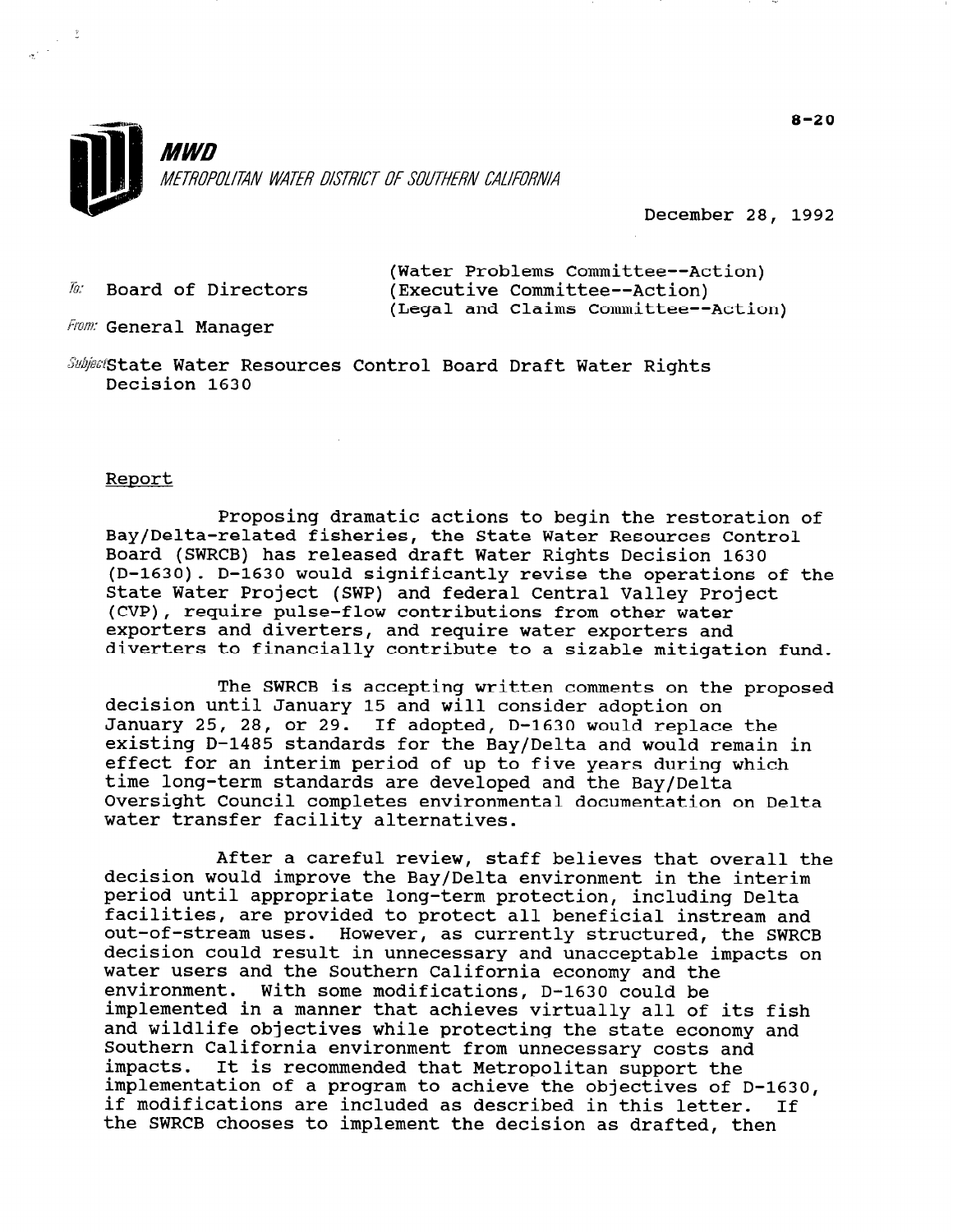Metropolitan should consider all legal options to protect the interests of the Southern California economy.

While it appears that D-1630 would provide interim benefits to fish and wildlife, the natural resources that depend on the Bay/Delta estuary cannot be adequately protected until additional facilities are constructed to move the intakes for project pumps upstream and out of the sensitive Delta ecosystem. Moreover, until appropriate facilities are constructed, not only will the level of environmental protection be less, the economic costs of protection measures will be considerably higher. It is imperative that D-1630 be regarded as only an interim decision and that progress be made as rapidly as possible toward a comprehensive Delta solution.

Recently, the staffs of the member agencies of the California Urban Water Agencies (CUWA) have pooled their resources to review draft D-1630 and, if possible, develop common north-south urban comments regarding the decision. The draft CUWA comments identify several key changes which would not significantly threaten the achievement of the environment recovery objectives of D-1630. Moreover, if implemented, these changes would help avoid higher-than-necessary economic costs and assure that the decision actually results in a fair balance between instream and out-of-stream uses that is currently only an assumption in the proposed water rights decision. The draft CUWA comments include the following major points:

Balanced Water Use. To assure the balance of water use upon which the draft decision is based, CUWA recommends that the SWRCB include a ceiling or "cap" on project supply impacts similar to that included in Title XXXIV of P.L. 102-575. (The Central Valley Project Improvement Act generally limits CVP supply impacts for the purpose of the Act to 0.8 million acrefeet (MAF) annually and to 0.6 MAF in certain shortage years). CUWA proposes that D-1630 include a cap such that total supply impacts on all affected projects compared to available supplies under D-1485 be no more than 1.1 MAF during any single year (including CVP losses resulting from P.L. 102-575). Such a cap would, in effect, dedicate 1.1 MAF of water primarily to fish and wildlife purposes, but protect existing water users against greater supply losses. Also, CUWA proposes that the relative responsibilities between the SWP and CVP for meeting the additional requirements of D-1630 be distributed at 29 percent to the SWP and 71 percent to the CVP, as was assumed in the water supply impact studies and balancing process for the draft decision. If, as a result of changes in the Coordinated Operations Agreement or other factors, the potential relative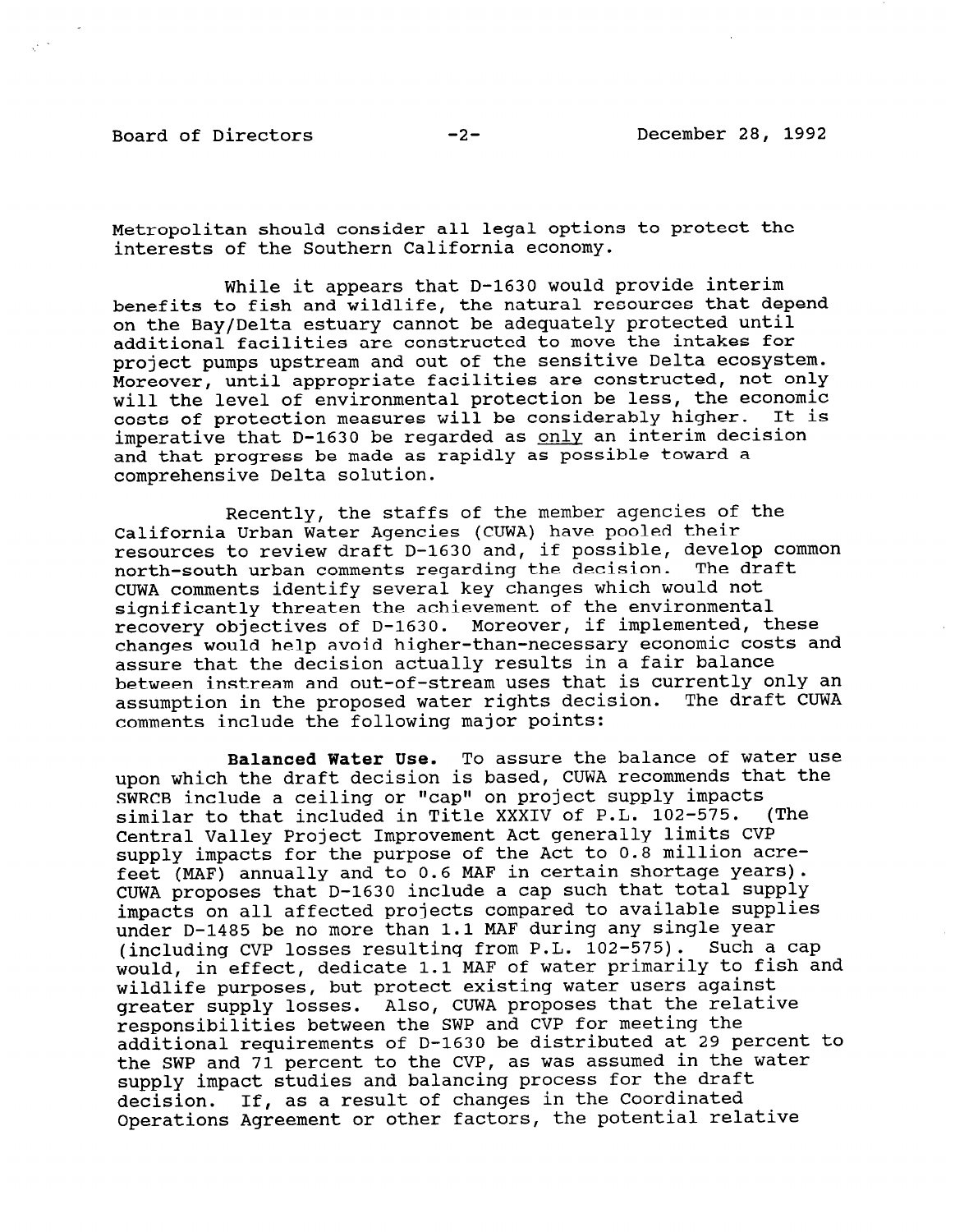Board of Directors  $-3-$  December 28, 1992

 $\hat{\gamma}^{(1)}$ 

supply losses of these two projects differ significantly from the division cited above, then the SWRCB must reconsider D-1630 with respect to the environmental, economic and social impacts.

Use of Funds. During years when additional water is required to meet environmental requirements, CUWA recommends that a portion of the \$300 million five-year mitigation fund created by D-1630 be used to purchase, on a voluntary basis, any additional environmental water needed. This revision would assure that the proposed impact cap would not interfere with the environmental objectives of D-1630.

Access to Water Transfers. To assure adequate access to a diversified water market, the SWRCB should provide virtually automatic approvals of transfers within the D-1630 requirements so long as a proposed transfer is otherwise consistent with state law. In addition, D-1630 should include variances in certain requirements, if necessary, to facilitate voluntary transfers from water-abundant areas upstream of the Delta to water-short areas downstream.

Fund Management. The draft CUWA comments strongly recommend the creation of an advisory committee including representatives of urban and agricultural water interests and environmental interests to oversee expenditures of the mitigation and monitoring funds.

Responsible Parties. CUWA argues that if balance and fairness is to be achieved, the group of responsible parties should be as broad as practicable. Accordingly, CUWA recommends that all water users who divert at a peak rate of 100 cubic feet per second (cfs) or more should be included immediately in actions to implement the decision. Further, as soon as possible, consideration should be given to including all parties who divert at a peak rate of 10 cfs or more.

Mandatory BMPs. While the CUWA comments do not oppose requiring university in the communication in the urban water conservation in the urban water conservation Best Management Practices (BMP) process, they recommend that this Best Management Practices (BMP) process, they recommend that this provision be implemented through the existing California Urban Water Conservation Council. CUWA further argues for comparable significant conservation efforts in agricultural areas.

Metropolitan staff have been closely involved in the development of these proposed CUWA comments and agree that such development of these proposed cowa comments and agree that changes are essential if the SWRCD decision is to effectively achieve its goals. Coordinated comments from CUWA could prove to<br>be extremely important and valuable since some of the State Water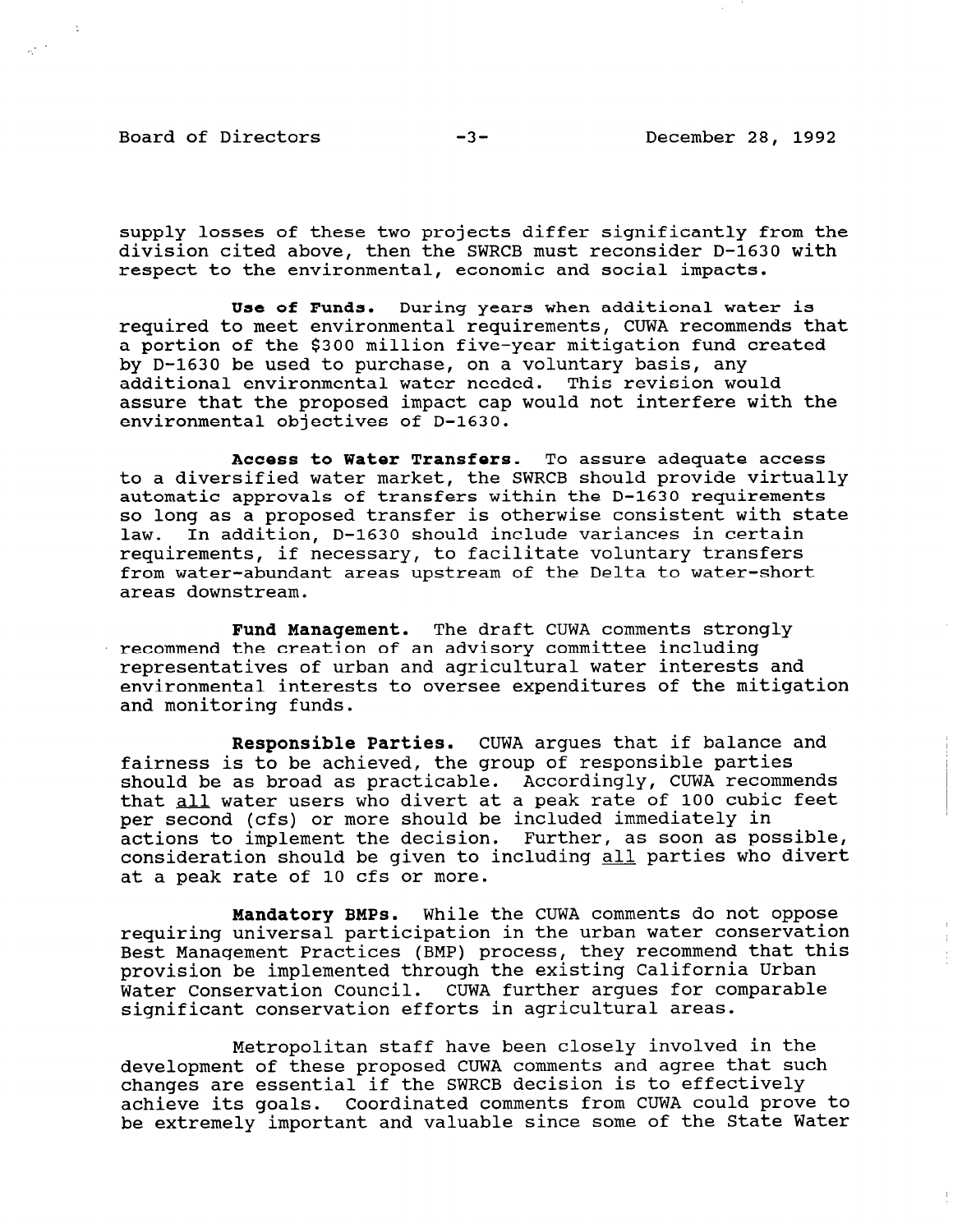## Board of Directors  $-4-$  December 28, 1992

 $\hat{\sigma}_2^{(n)}$  .

Contractors members, specifically the agricultural agencies, are opposed to many of the provisions in D-1630 that Metropolitan may support, and a coordinated CUWA effort could enhance chances for key revisions that are needed. Staff will continue to work with these agencies to develop comments on issues of common interest.

Staff is also developing written comments to be submitted independent of CUWA on draft D-1630 which specify revisions which we believe are necessary for a balanced decision and for Metropolitan to maintain a reliable water supply while at the same time protecting its legal position. In addition to the main comments included in CUWAls response, Metropolitan will provide the following comments: (1) A provision should be included in the decision which defines a process for immediate and aggressive action by the State to develop a comprehensive Delta solution including appropriate Delta transfer facilities. (2) The SWRCB is open to legal challenges under the California Environmental Quality Act (CEQA) unless the key changes described in the comments are made which would help mitigate any potentially significant environmental impacts of reduced supplies in our service area. (3) Just as the decision credits CVP contractors for payments to the federal Restoration Fund and does not require double payments to the State mitigation fund, Metropolitan and other non-CVP contractors who contribute to the federal fund pursuant to P.L. 102-575 should receive similar credits against contributions that would otherwise be required to the State fund. Detailed line-by-line comments will also be provided to the SWRCB by staff.

Should the SWRCB fail to make necessary changes to draft D-1630 which are necessary for Metropolitan's support, a number of litigation options are available. Litigation by one or more parties regarding D-1630 is a virtual certainty and Metropolitan should preserve its options to participate in any such litigation. Metropolitan could seek to intervene in cases filed by other parties that raise issues of importance. However, intervention is subject to permission of the court and Metropolitan's request could be denied. In addition, an netroportican s request courd be denied. In addition, an litigation. Alternatively, staff has identified at least three litigation. Alternatively, staff has identified at least three<br>potential causes of action which Metropolitan could assert in an potential causes of action which metropolitan could assert in<br>esting filed on its own behalf. This action could assert the dCLION IIIEQ ON ILS OWN DENAIL. THIS ACCION COULQ ASSELUTE following: (1) the SWRCB must prepare an EIR along with its decision which would consider more comprehensive solutions to Delta problems; (2) errors in the SWRCB's analysis of impacts have caused it to make an unbalanced decision; and (3) parties<br>other than the State and federal water projects do not bear their fair share of responsibility for environmental mitigation. In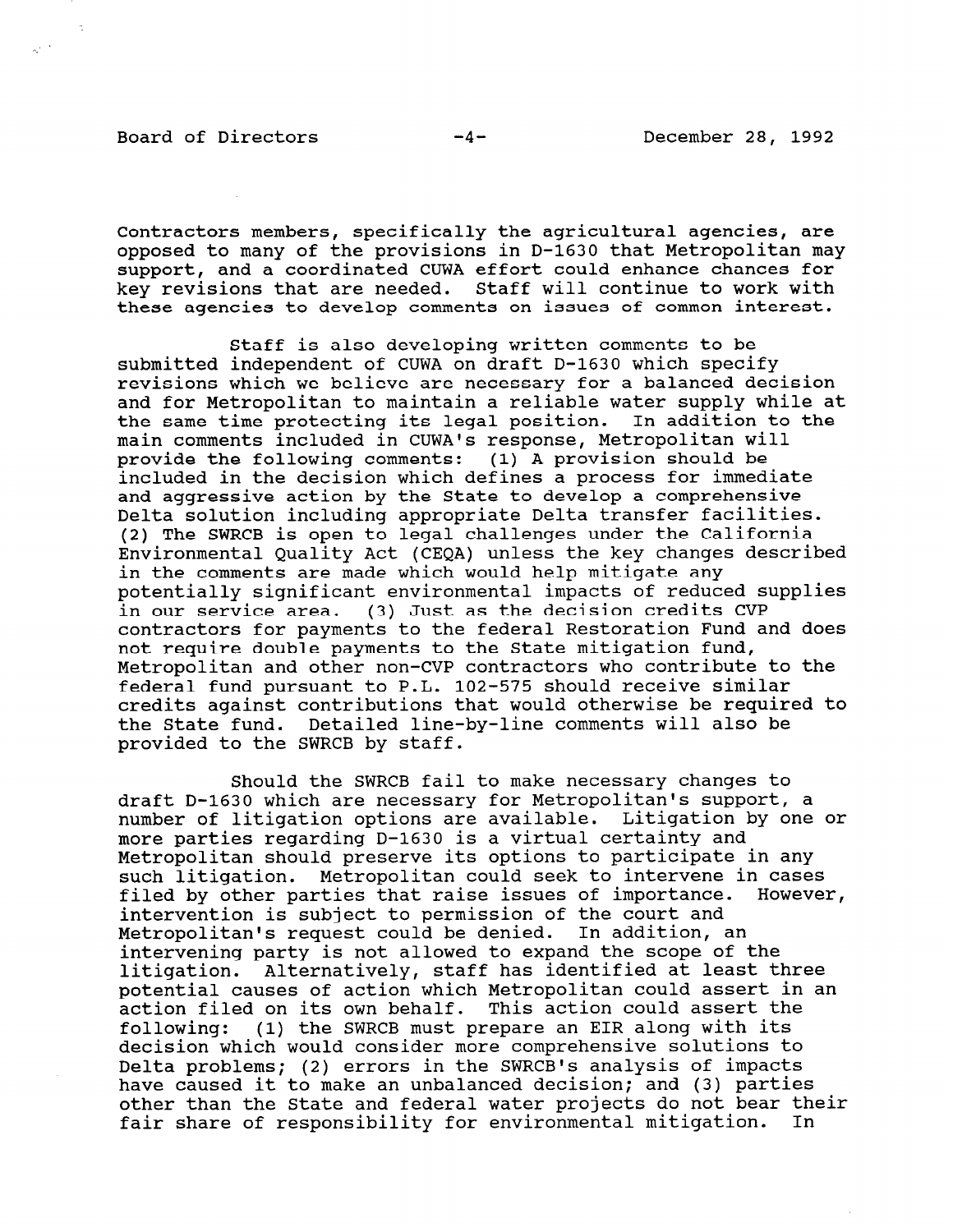# Board of Directors -5- December 28, 1992

 $\kappa^{2/3}$ 

any litigation regarding D-1630, a party could seek injunctive relief. The litigation could be filed in the Los Angeles Superior Court, although in all likelihood it would be transferred to Sacramento. Ultimately, it is likely that all actions challenging D-1630 would be coordinated in a single comprehensive proceeding.

Staff is hopeful that the SWRCB will be receptive to the comments of Metropolitan and CUWA and that D-1630 will be modified so that its implementation can be supported. However, any litigation challenging D-1630 will have to be filed within 30 days of the SWRCB's decision to adopt D-1630, probably in late January. In order to preserve Metropolitan's legal options, it is recommended that your Board authorize the General Counsel, at the request of the General Manager, to take all steps necessary, including initiating litigation or intervening in actions filed by others, to protect Metropolitan's interests with respect to D-1630.

Staff will continue to keep your Board fully informed of developments regarding Water Rights Decision 1630.

The proposed action is not subject to the provisions of the California Environmental Quality Act (CEQA) in that it is not a "project" as defined by CEQA and its implementing guidelines.

### Board Committee Assignments

This letter was referred to:

The Executive Committee for action because of its authority to study, advise, and make recommendations with regard to policies and procedures to be considered by the Board under Administrative Code Section 2417(e);

The Water Problems Committee for action because of its authority to study, advise and make recommendations with regard authority to study, auvise and make recommendations with regard<br>to policies, sources, and means of importing water required by to policies, soulces, and means of importing water required. the District, pursuant to Administrative Code Section 2481(a);<br>and

The Legal and Claims Committee for action because of its authority to study, advise, and make recommendations with regard to litigation and claims become recommendations with  $\sim$ District, pursuant to Administrative Code Section 2461(a).